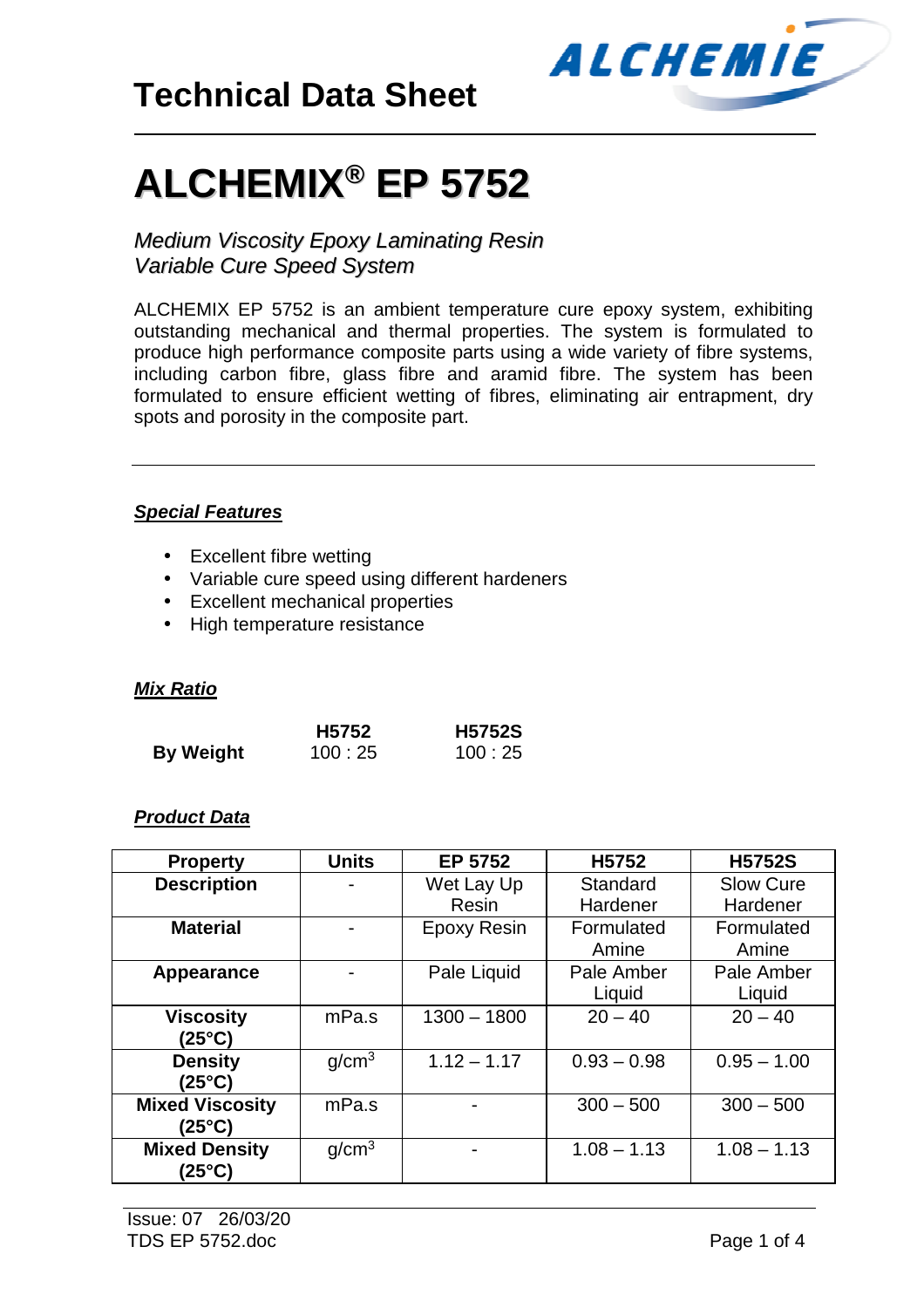| <b>Property</b>                             | <b>Units</b>   | EP 5752 - H5752 | EP 5752 - H5752S |
|---------------------------------------------|----------------|-----------------|------------------|
| <b>Pot Life</b><br>(200g, 25°C)             | <b>Minutes</b> | $50 - 70$       | $90 - 150$       |
| <b>Cure Time</b><br>(25°C)                  | <b>Hours</b>   | $16 - 24$       | 24               |
| <b>Full Cure</b><br>(25°C)                  | Days           |                 |                  |
| <b>Minimum Curing</b><br><b>Temperature</b> | $^{\circ}C$    | 18              | 18               |

ALCHEMIE

# *Working Time and Cure Speed*

# *Cured Properties (Post Cured)*

| <b>Properties</b>          | <b>Standard</b> | <b>Units</b> | EP 5752 -     | EP 5752-      |
|----------------------------|-----------------|--------------|---------------|---------------|
|                            |                 |              | H5752         | <b>H5752S</b> |
| <b>Hardness</b>            | <b>BS EN</b>    | Shore D      | $83 - 87$     | $83 - 87$     |
|                            | <b>ISO 868</b>  |              |               |               |
| <b>Tensile Strength</b>    | <b>BS EN</b>    | <b>MPa</b>   | $55.0 - 59.0$ | $47.0 - 51.0$ |
|                            | <b>ISO 527</b>  |              |               |               |
| <b>Elongation at Break</b> | <b>BS EN</b>    | $\%$         | $3.0 - 5.0$   | $3.0 - 5.0$   |
|                            | <b>ISO 527</b>  |              |               |               |
| <b>Tensile Modulus</b>     | <b>BS EN</b>    | <b>MPa</b>   | $1600 - 1900$ | $1650 - 1950$ |
|                            | <b>ISO 527</b>  |              |               |               |
| <b>Flexural Strength</b>   | <b>BS EN</b>    | <b>MPa</b>   | $111 - 117$   | $97 - 103$    |
|                            | ISO 178         |              |               |               |
| <b>Flexural Modulus</b>    | <b>BS EN</b>    | <b>MPa</b>   | $2400 - 2800$ | $2300 - 2700$ |
|                            | <b>ISO 178</b>  |              |               |               |
| <b>Glass Transition</b>    | <b>DMA</b>      | $^{\circ}C$  | $105 - 110$   | $88 - 93$     |
| Temperature (Tg)           |                 |              |               |               |

# *Method of Use*

#### *Preparation*

Before use ensure that the resin, fibre or filler and gelcoat (if applicable) are compatible. For advice on the choice of gelcoat, please contact Alchemie Ltd. Do not apply resin if the ambient or substrate temperature is less than minimum curing temperature, see "*Working Time and Cure Speed*" section.

#### *Mixing and Application*

Thoroughly mix the resin and the hardener according to the indicated mixing ratio, avoid air entrapment and ensure that the material at the bottom and sides of the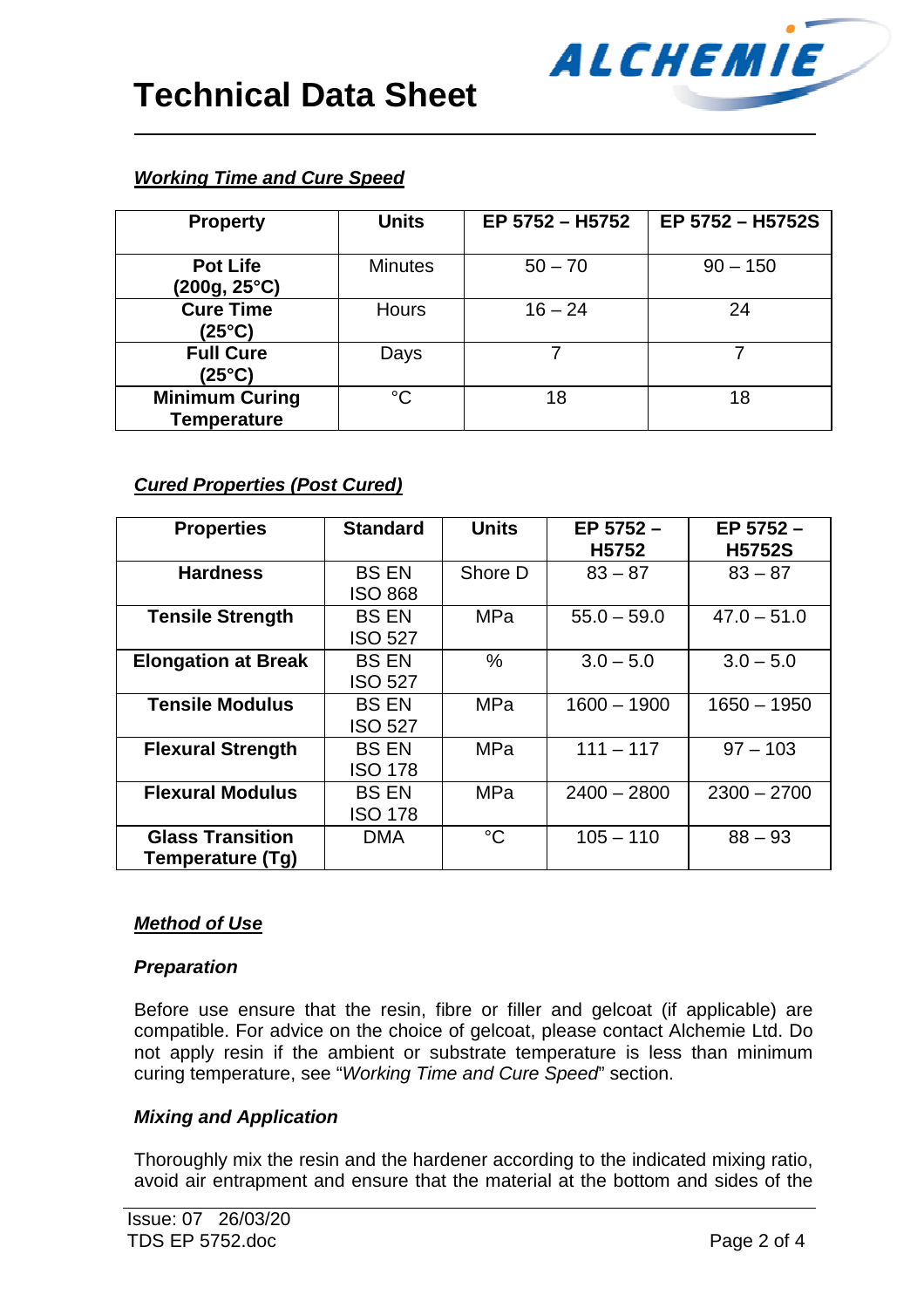

container is well stirred into the centre. The two components should be mixed and applied within the pot life. For advice on processing please contact Alchemie Ltd.

#### *Cure and Post Cure*

Lower ambient temperatures will result in slower cure. The product should always be processed and cured at temperatures above the minimum curing temperature, see "*Working Time and Cure Speed*" section.

The system can be used after curing at room temperature, but in order to achieve full high temperature properties, a step wise post cure treatment is recommended. Allow the product to cure at room temperature for at least 24 hours, then heat to 60°C for 1 hour, followed by 80°C for 1 hour, followed by 100°C for 3 hours. To prevent any distortion during the post cure cycle, the unit should be placed on a conformer. When post-curing is complete, let the unit cool down slowly to room temperature, preferably in the oven. Sudden change in temperature can cause distortion or warping.

### *Storage*

ALCHEMIX EP 5752 and HARDENERS H5752 and H5752S should be stored in original, unopened containers between 15 and 25°C.

If stored under the above conditions, ALCHEMIX EP 5752 and HARDENERS H5752 and H5752S will have a shelf life of 12 months, from the date of production.

# *Packaging*

EP 5752 is supplied in 1kg, 5kg, 25kg, and 200kg containers H5752 and H5752S are supplied in 250g, 1.25kg, 6.25kg, and 200kg containers.

(Please contact Alchemie Ltd for bulk supply)

#### *Further Information*

This data is not to be used for specifications. Values listed are for typical properties and should not be considered minimum or maximum.

Our technical advice, whether verbal, or in writing is given in good faith, but without warranty – this also applies where proprietary rights of third parties are involved. It does not release you from the obligation to test the products supplied by us as to their suitability for the intended process and use.

Before using any of our products, users should familiarise themselves with the relevant Technical and MSDS provided by Alchemie Ltd.